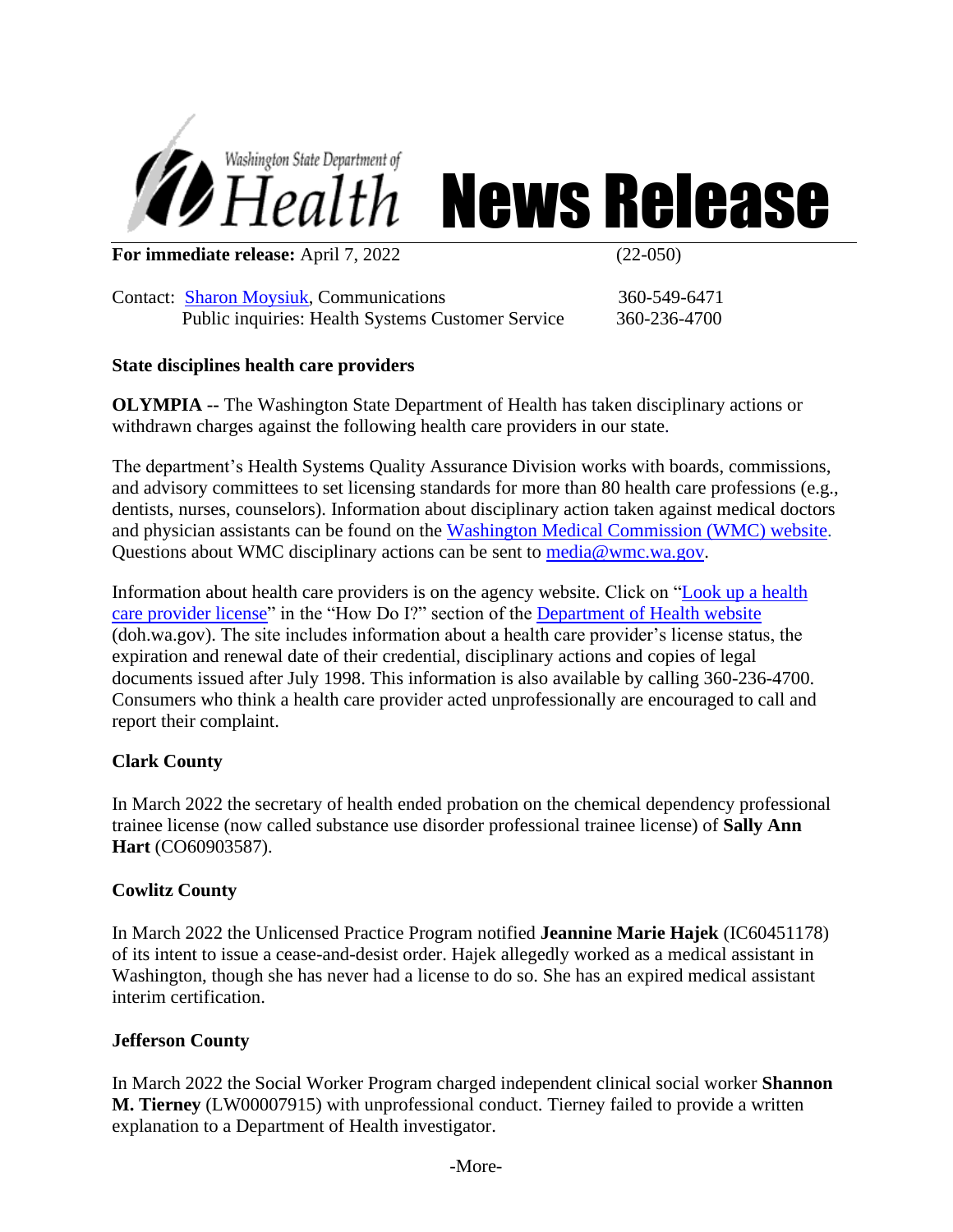Disciplinary actions April 7, 2022 Page 2

## **King County**

In February 2022 the secretary of health ordered **Tameka Louise Hammon** to stop acting as an advanced registered nurse practitioner unless she obtains a proper license. Hammon does not hold a license to practice as an advanced registered nurse and never has had that credential.

In March 2022 the Unlicensed Practice Program notified **Sakchai Sribuaphuan** of its intent to issue a cease-and-desist order. Sribuaphuan allegedly worked as a massage therapist though he has never had a massage therapist credential in Washington.

In March 2022 the Unlicensed Practice Program and **Romulo Luarca Inocencio** agreed to an order that requires Inocencio to stop practicing dentistry and pay a fine of \$3,000. Inocencio has never had a license to practice dentistry in Washington but owns a company called AIM Dental Associates, Inc.

In March 2022 the Board of Osteopathic Medicine and Surgery ended the conditions on the license of osteopath **Mark A. Scott** (OP00001683).

In March 2022 the secretary of health granted with conditions an agency affiliate counselor license to **Lindsay Cathleen Nemeyer** (CG61215841). Nemeyer agreed to the conditions, which include two years' probation, supervision, and performance evaluations. In 2016, Nemeyer was convicted of attempted identity theft in King County Superior Court. In 2017, she was convicted of two counts of identity theft in Pierce County Superior Court.

In March 2022 the Nursing Commission charged licensed practical nurse **Shirley Onyeamechl Okpalobi** (LP60699826) with unprofessional conduct. Okpalobi allegedly misrepresented her education to obtain a registered nurse credential and misrepresented facts during an investigation into that degree.

In February 2022 the secretary of health granted with conditions a substance use disorder professional trainee license to **Nicolle Rae Steiger** (CO61245838). Steiger agreed to probation on her credential for two years, professional supervision, and quarterly performance evaluations. She was convicted of multiple felonies and gross misdemeanors between 2015 and 2018, including identity theft and theft.

In March 2022 the Nursing Assistant Program charged registered nursing assistant **Zackery Wayne Iko Rule** (NA61117986) with unprofessional conduct after he was arrested for driving under the influence and granted deferred prosecution with conditions.

### **Kitsap County**

In March 2022 the Social Worker Program, the Substance Use Disorder Professional Program and the Agency Affiliated Counselor Program charged **Gregory Charles Lewis** (CG60686826, CO60686837, SC60704380) with unprofessional conduct. Lewis, an independent clinical social worker associate, chemical dependency professional trainee (now substance use disorder professional trainee), and agency affiliated counselor, allegedly contacted a patient's mother outside of business hours and attempted to hug, touch, and kiss her romantically.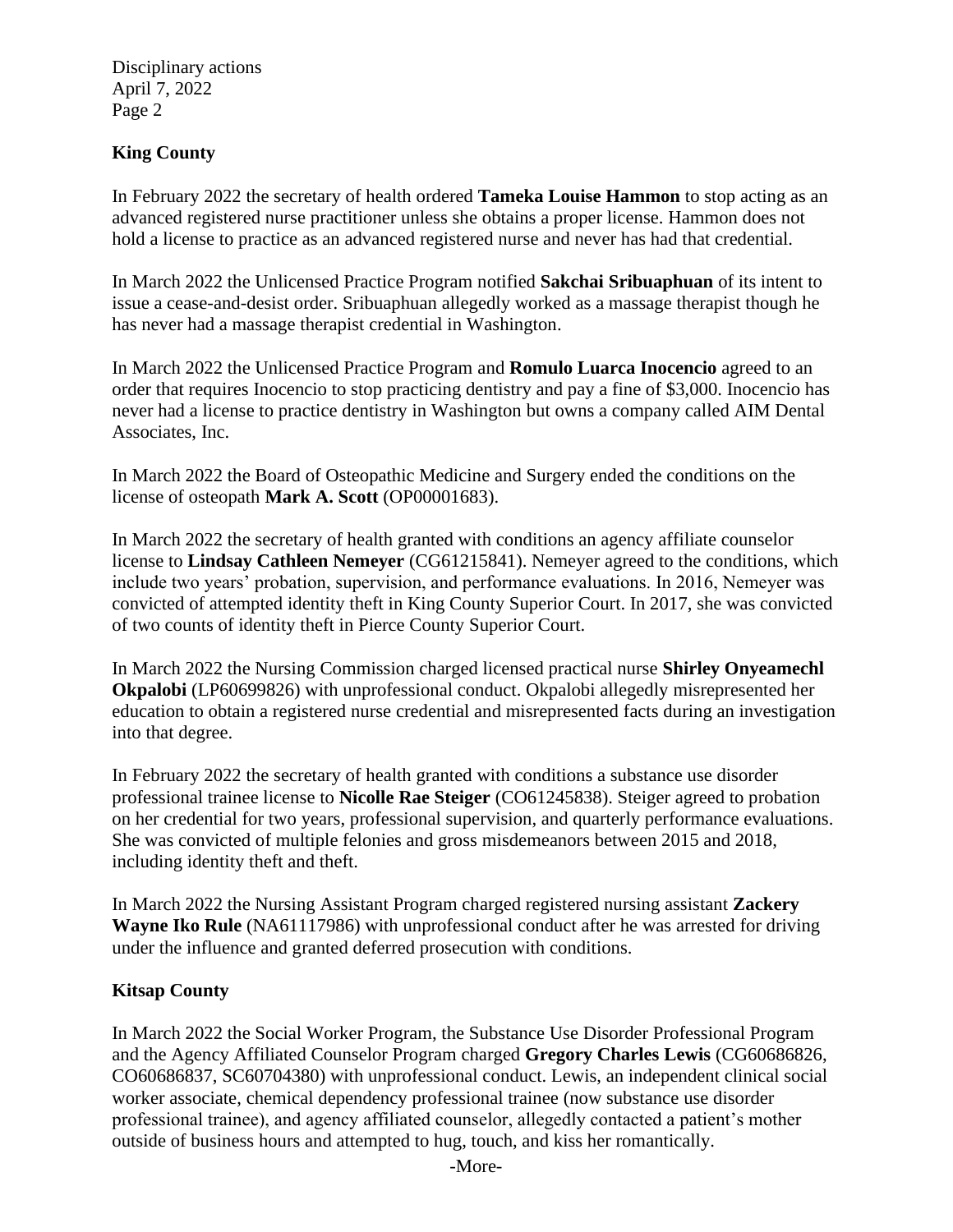Disciplinary actions April 7, 2022 Page 3

## **Lewis County**

In March 2022 the Massage Therapist Program and massage therapist **Stacy Jo Dagnon** (MA00008770) agreed that she would pay a \$250 fine, complete four hours of continuing education in law and ethics, and take the jurisprudence exam within a year. Dagnon treated a client while her credentials were expired.

### **Pend Oreille County**

In March 2022 the Dental Commission charged **James Gary Cool** (DE00005239, CS10000010), a dentist with a moderate sedation and parenteral agents permit, with unprofessional conduct. Cool allegedly failed to properly treat a patient whose teeth he extracted and did not correctly document the treatment.

### **Pierce County**

In March 2022 the Agency Affiliated Counselor Program and the Nursing Assistant Program amended charges against agency affiliated counselor and certified nursing assistant **Devin Tavares Scott** (NC60456202, CG60949322) with unprofessional conduct. After a patient at Western State Hospital where Scott worked threw a yogurt near his feet, Scott allegedly responded with aggressive contact resulting in minor injuries to the patient's hand, elbow, neck, and face.

In March 2022 the Radiological Technician Program charged radiologic technician **Tony Mandel Johnson** (RT60040761) with unprofessional conduct. Johnson was convicted of two counts of child molestation in Pierce County Superior Court for molesting a female minor between the ages of nine and 11 between 2016 and 2019.

In March 2022 the Veterinary Board entered an agreement with veterinarian **Corey L. Michel** (VT61021078). Michel must complete 20 hours of continuing education and pay a fine of \$5,000, among other conditions. He is also not allowed to perform ovariohysterectomy procedures until he successfully completes continuing education courses. Michel's treatment of an English bulldog fell below the standard of care, resulting in the dog's death.

In March 2022 the secretary of health granted with conditions the agency affiliate counselor license of **Kayla Rebecca Ann Staudt-Olivera** (CG61226771). Staudt-Olivera agreed to the conditions, which include probation for at least three years, supervision, and quarterly performance evaluations. Staudt-Olivera was convicted of several felonies in Pierce County Superior Court, including assault and theft in 2018.

#### **Skagit County**

In March 2022 the Substance Use Disorder Professional Program charged substance use disorder professional trainee **Tori R. Springer** (CO60942051) with unprofessional conduct. Springer allegedly had a sexual relationship with a patient.